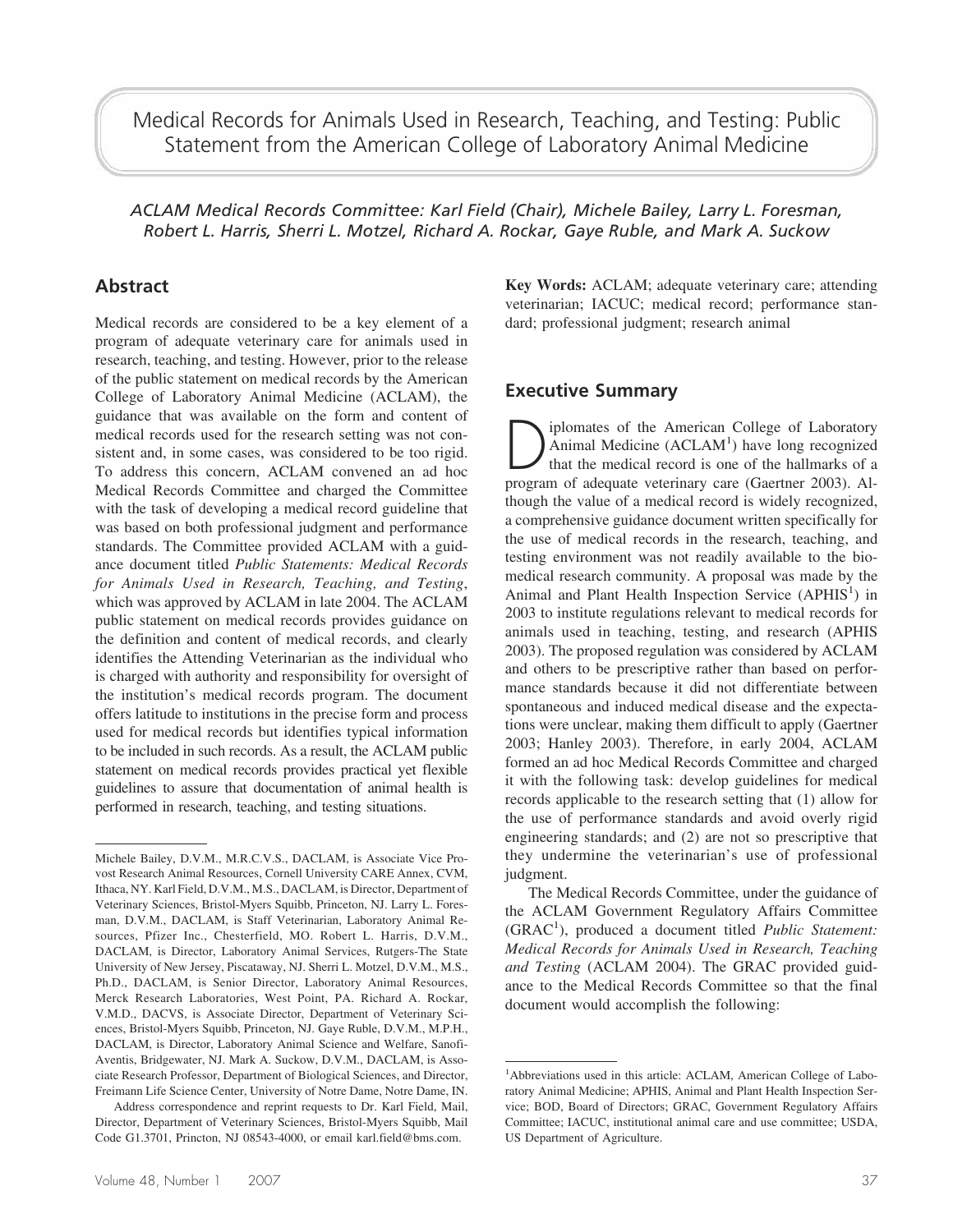- 1. endorse professional judgment and performance standards, both of which promote a higher level of care than strict engineering standards, without being overly burdensome;
- 2. establish clear authority over the medical record program (i.e., Attending Veterinarian and IACUC oversight);
- 3. differentiate between the medical record requirements for spontaneous medical conditions versus those that were induced (animal models); and
- 4. provide guidance on the type of record that was outside the scope of this document.

The Committee developed a draft public statement, which was reviewed by the ACLAM Board of Directors (BOD<sup>1</sup>). During development of the public statement, the Committee addressed a number of complex issues. For example,

- 1. It was very challenging to write a "one size fits all" guidance document. The public statement was carefully worded to ensure that it provided nonprescriptive guidance on defining what constitutes a medical record, who decides when the record is needed, how the records are maintained, and what is included in the record.
- 2. The Attending Veterinarian must have the authority to establish and oversee a medical records program, and the institution must support that authority.
- 3. Documentation of experimentally induced disease (animal model) is a research record and is not necessarily a part of the medical record. The course of the disease development is part of an experimental protocol that is reviewed and approved by an institutional animal care and use committee  $(IACUC<sup>1</sup>)$ , and the details of that disease are recorded in the research notes. Although this type of information may be part of a research record, it must be readily available for review by the veterinary staff, as well as appropriate for internal (e.g., IACUC) or external (e.g., US Department of Agriculture [USDA<sup>1</sup>]) oversight uses.
- 4. A breeding record is not necessarily a medical record, although it may contain useful information regarding the animal's welfare.
- 5. A reference to the research use of the animal should be included in the medical record.
- 6. Use of an electronic signature was addressed, as was the need for hand-written records that are "legible to someone other than the writer."

After several revisions of the document, a final draft of the public statement was approved by the ACLAM BOD. This document was distributed to more than 700 ACLAM board-certified laboratory animal medicine veterinarians for comment. All comments were reviewed and addressed by the committee, a final version was presented to and approved by the BOD, and the public statement was released in October 2004.

As noted in the conclusion of the ACLAM public statement on medical records (ACLAM 2004), "Medical records for animals used in research, teaching and testing are a core component of adequate veterinary care. They should document information associated with management of clinical disease, diagnostic and therapeutic procedures performed, and preventive medical procedures. The methods by which medical records are developed and maintained should be determined by the institution, with the guidance and professional judgment of the Attending Veterinarian. Application of performance standards within the medical record program allows the veterinarian to effectively employ professional judgment, ensuring that the animal receives the highest level of care available."

The following text is a copy of the ACLAM public statement on medical records, with references added in brackets.

# **ACLAM PUBLIC STATEMENTS: Medical Records for Animals Used in Research, Teaching and Testing2**

# **Introduction**

The guidelines summarized below were prepared by the American College of Laboratory Animal Medicine (ACLAM) to assist research facilities in their efforts to establish and maintain animal health medical records (medical records). The professional guidance of the Attending Veterinarian or his/her designee in the development and oversight of a medical records program is essential in the application of these guidelines by an institution [FASS 1999]. Application of performance standards within the medical record program allows the veterinarian to effectively employ professional judgment, ensuring that the animal receives the highest level of care available. The Attending Veterinarian must receive institutional support through the IACUC, Institutional Official, or other means, to assure compliance with the development and effective application of these guidelines for the medical records program.

This document provides guidelines for maintenance of clinical data for animals used in research, teaching and testing. Because of the potential volume of data generated in these settings, there is a risk that critical information may be diluted. For this reason, the precise mechanism chosen to summarize clinical data into a medical record is not prescribed. Each institution must establish its own standards of performance [Haskins and Eisele 1997]. The ACLAM recognizes that varied approaches can be used to achieve the

<sup>&</sup>lt;sup>2</sup>Reprinted with permission from the American College of Laboratory Animal Medicine, State of Illinois.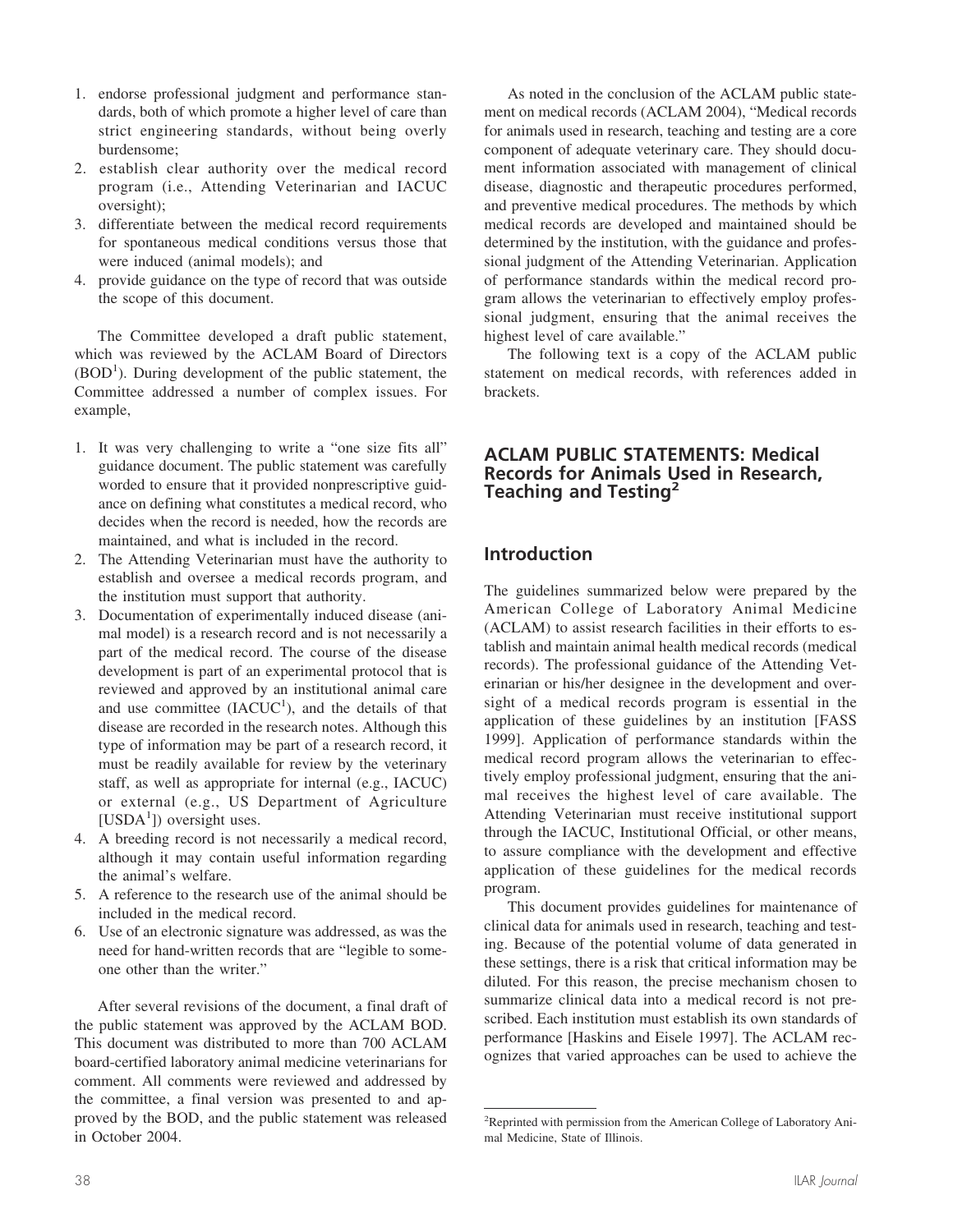desired outcome of providing the highest quality of care available.

#### **ACLAM Position on Medical Records Content and Scope**

Establishing and maintaining appropriate medical records is a core component of adequate veterinary care [AVMA 2002; Gaertner 2003]. Medical records provide documentation of the care given, and communicate that information to other professionals [APHIS 2000; CFR 2003; Osborne 1983]. Medical record information may be retained in a medical record and/or research record, depending on how the institution wishes to run its program.

The institution, under the guidance of the Attending Veterinarian, should determine the method(s) by which medical records are maintained. Medical records may take many forms [Haskins and Eisele 1997] and have several components, such as written records, computerized records, sentinel animal reports, clinical pathology reports, quality assurance reports, cage cards, and animal disposition reports. These components can be included in the medical and/or research record, or can be linked and available. The method of record keeping should be designed to fit the specific needs of each program of veterinary care.

Oversight of the medical records must fall under the direction of the Attending Veterinarian or his/her designee and the IACUC. Individuals typically responsible for making notations in medical records include veterinary staff (veterinarians and/or veterinary technicians), animal husbandry staff (animal care staff, managers, supervisors), and research staff (e.g., principal investigators, study directors and/or research technicians).

The ACLAM recognizes that many research animals, particularly rodents, can be obtained and maintained in a state of good health, without the necessity of a medical record being created. When medical records for such animals are indicated, group records may be acceptable and may be more efficient than individual records [FASS 1999]. Individual medical records should be maintained for animals that receive regular individual health evaluations, as deemed appropriate by the institution [Suckow and Doerning 2000].

When a medical record is created, the information should be recorded so that the care and course of treatment for animals can be reconstructed, if necessary [Lees 1981]. The medical record should also contain a sufficient amount of detail to determine the research use of the animal. However, clinical notations related to a disease that is experimentally induced in animals do not necessarily need to be maintained in the medical record. Rather, it may be appropriate for this information to be retained within research records, but the information must be readily available for review by the veterinary staff, as well as for appropriate internal (e.g., IACUC) or external (e.g., USDA) oversight uses.

### **Components of a Medical Record**

When institutional representatives determine that a medical record should be created, the record typically contains the following types of information [APHIS 2000; NRC 1996]:

- 1. Identification of the animal(s) or group(s),
- 2. Clinical information such as results of physical examination, the behavior of the animal, and notations regarding observed abnormalities, illnesses, and/or injuries,
- 3. Immunizations and other prophylactic treatments and procedures as appropriate for the species,
- 4. Documentation of diagnostic tests and interpretation,
- 5. Reference to the research intervention, where appropriate,
- 6. Treatment prescribed and provided, the clinical response, and follow up,
- 7. Surgery, anesthesia, analgesia and peri/post-operative care,
- 8. Control of pain and distress,
- 9. Documentation of euthanasia or other disposition,
- 10. Documentation of necropsy findings, if indicated.

Medical records should be written to define and reflect the current level of understanding of a health problem [FASS 1999]. The record should be refined as additional information is acquired, and communicate the medical logic and case progression [Chavis and Hutton 1998; Lees 1981].

Notations in the medical record should be made by individuals who have administered treatments, or made direct observations or evaluations of the animal(s) or their diagnostic results, or their designee. Individuals typically responsible for making notations in the record include veterinary staff (veterinarians and/or veterinary technicians), animal husbandry staff (animal care staff, managers, supervisors), and research staff (e.g., principal investigators, study directors and/or research technicians). All entries in the record should be dated, indicate the originator of the entry (e.g., initials, signature, and electronic signature) and be legible to someone other than the writer [CareFirst 2004].

Facilities may wish to consider establishing a list that summarizes the animal's medical history at a glance. This may be particularly valuable for animals that undergo a major survival surgery and/or are reassigned to another project. A copy of the medical record, or a pertinent summary of that animal's medical history, should follow the animal upon reassignment [APHIS 2000].

# **Types of Medical Records**

#### A. Individual Health Records

Individual health records should be maintained for animals that receive regular individual health evaluations, as deemed appropriate by the institution [Haskins and Eisele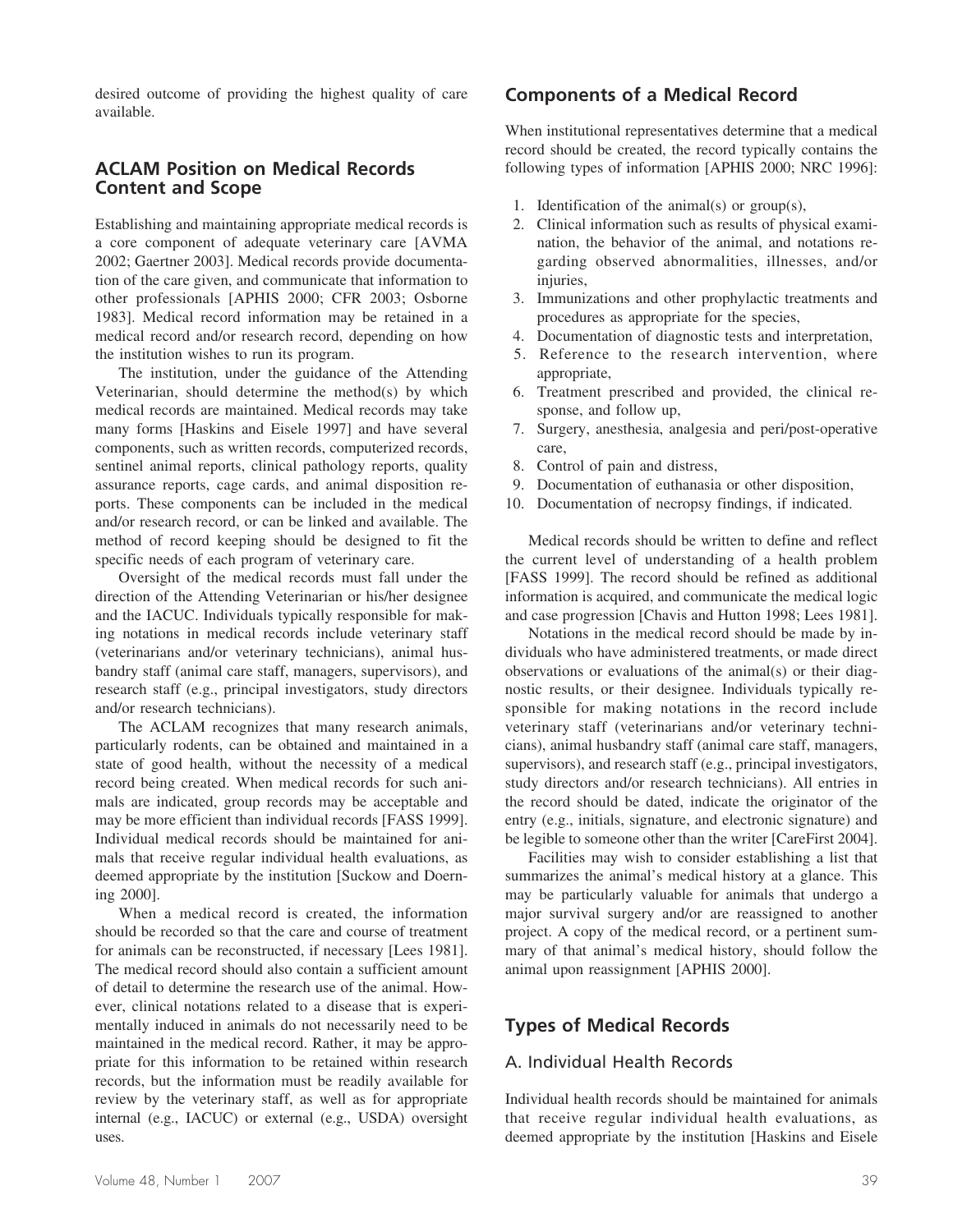1997]. Examinations performed on the animal should be recorded; however, performance of routine preventive medical procedures on an entire group of animals may be recorded as a group record. Clinical records maintained on individual animals are used to document routine preventive care (e.g., physical examinations, vaccinations, dental prophylaxis), as well as spontaneous (non-induced) illnesses or injuries [NRC 1996]. These records should also document peri-surgical and peri-anesthetic care.

# B. Group Health Records

Group health records may be appropriate for animals that are members of a larger cohort (e.g. a colony/school/flock/ herd/room), as well as for animals that undergo periodic evaluation by means of examination of several representative individuals of the group [Haskins and Eisele 1997; Suckow and Doering 2000]. Documentation of peri-surgical and peri-anesthetic care may also be done as a group record.

#### C. Records of Sedation or Anesthesia and Peri-surgical/Peri-procedural Care for Survival and Terminal Procedures

Records of sedation and anesthesia (with or without surgery), and peri-surgical / peri-procedural care, document adequate veterinary care and the alleviation of pain and distress during the conduct of these procedures [Haskins and Eisele 1997], whether survival or terminal. Procedures of this nature should be documented in a medical record and/or research record, or can be linked and available to the record, as deemed appropriate by the institution.

The procedural documentation may contain:

- 1. Animal or group identification and the date of the procedure,
- 2. All drugs administered, including dose, route, time, and the ability to identify the person administering the drugs,
- 3. A description of the surgical procedure and identification of the surgeon(s),
- 4. Ongoing findings during monitoring,
- 5. Notation of any variations from the normal and expected events during the anesthetic and recovery periods, including the actions taken and the time performed, the animal's response to these actions, and the ability to identify the person performing these actions,
- 6. Assessment for pain and distress,
- 7. Actions taken to alleviate pain and distress, including non-pharmacologic interventions, and the response to these actions,
- 8. A notation defining the end of the monitoring period (euthanasia or functional recovery from the sedation or anesthesia), including the time, date, and the ability to identify the person performing this observation.

# **Other Types of Records**

Experimentally induced disease/research records, and breeding records, are not necessarily a part of the medical record, but they may provide useful adjunctive information about the animal's welfare. The information in these records may be included as part of the medical record when deemed appropriate by the Attending Veterinarian.

#### A. Experimentally Induced Disease/ Research Record

A distinction must be made between spontaneous disease (rare in young, microbiologically-defined research animals) and experimentally induced diseases. Clinical notations for disease which is experimentally induced in animals do not necessarily need to be recorded in the medical record. Rather, it may be appropriate for this information to be retained within the research records, which must then be readily available for review by the veterinary staff. If research data in a researcher's notebook or computerized database cannot be readily retrieved, then essential clinical data should be included within the medical record.

Research records can be maintained for an individual or a group of animals, and may take on many forms and have several components, such as a laboratory notebook, cage cards, or other suitable records. Such information may include: animal identification information (may be group ID); date and type of procedure performed/compound administered/etc; routine observations defined by the protocol; adverse or unexpected complications; and date of euthanasia or termination of study.

# B. Breeding Records

Records for breeding animals may be maintained to document medical information relevant to reproduction. When maintained, these records can be included within the animal's medical record, or can be linked and available to the record. These records should allow the veterinary and/or research staff to identify the pedigree of the animal, when appropriate [NRC 1996]. Typically useful information includes the animal identification, genotype, sire and dam, animals with which the individual has been paired, and the outcome of each breeding attempt. Additional information which allows identification of the animal's breeding history and productivity may be included as needed [FASS 1999].

# **Conclusions**

Medical records for animals used in research, teaching and testing are a core component of adequate veterinary care. They should document information associated with management of clinical disease, diagnostic and therapeutic pro